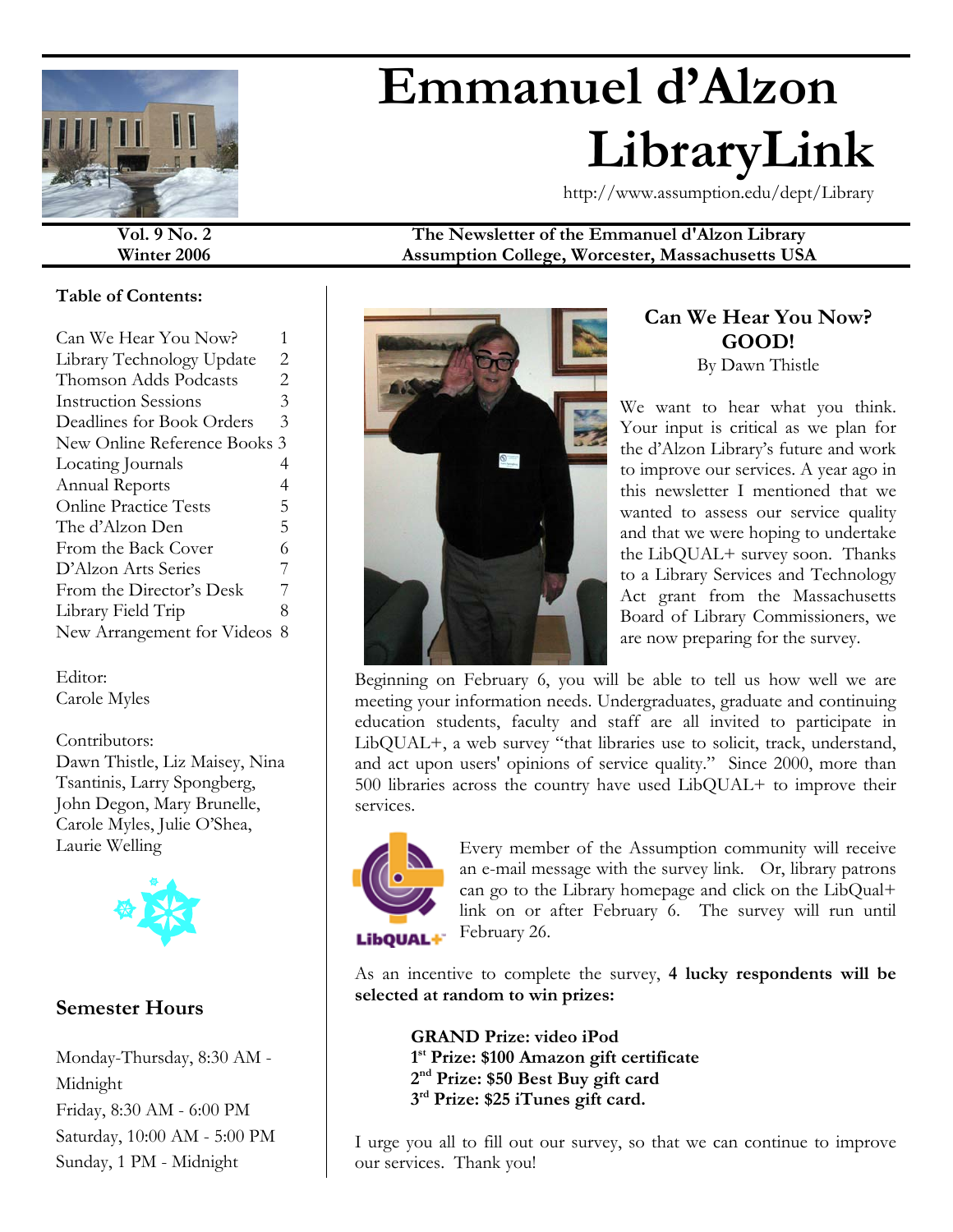**Library Technology Update**  By Laurie Welling



We are pleased to announce that GoPrint, our new Print Management System, is in place. When library users send print jobs to the printer, they will now stop at the GoPrint Station to release their print jobs to the printer. This intermediary step will allow users to delete unintended or unwanted print jobs and also allow users to see where their print jobs are listed in the queue. Once users select to release their print jobs from the GoPrint station, the jobs are immediately sent to the printer. While some may be concerned about the addition of this extra step, please be assured that the GoPrint system is very simple and easy to use. Printing will remain free, and it is our intention that, through better print management, paper waste will decrease, thereby lowering our costs of providing free printing.

#### **Word Processing Computers**

Thanks to the Information Technology department, we now have two additional word processing computers, bringing our total to twelve.





#### **Thomson Gale Adds Podcast Feeds to Database Resources**  By Carole Myles

Keeping up with technology trends, Thomson Gale announced last fall that it had added podcasts to its InfoTrac suite of databases. Funded by the Massachusetts Board of Library Commissioners (MBLC) and the Central Masschusetts Regional Library System (CRMLS), the Library carries the following InfoTrac databases: [Biography Resource Center](http://library.assumption.edu:2048/login?url=http://infotrac.galegroup.com/itweb/mlin_c_assumpt?db=BioRC-3), [Contemporary Literary Criticism](http://library.assumption.edu:2048/login?url=http://infotrac.galegroup.com/itweb/mlin_c_assumpt?db=clc), [Expanded Academic ASAP](http://library.assumption.edu:2048/login?url=http://infotrac.galegroup.com/itweb/mlin_c_assumpt?db=eaim), [General](http://library.assumption.edu:2048/login?url=http://infotrac.galegroup.com/itweb/mlin_C_assumpt?db=GBFM) [Business File ASAP](http://library.assumption.edu:2048/login?url=http://infotrac.galegroup.com/itweb/mlin_C_assumpt?db=GBFM), [General Reference Center,](http://library.assumption.edu:2048/login?url=http://infotrac.galegroup.com/itweb/mlin_C_assumpt?db=GBFM) [Health Reference Center](http://library.assumption.edu:2048/login?url=http://infotrac.galegroup.com/itweb/mlin_c_assumpt?db=GRGM) [Academic,](http://library.assumption.edu:2048/login?url=http://infotrac.galegroup.com/itweb/mlin_c_assumpt?db=GRGM) [Junior Edition,](http://library.assumption.edu:2048/login?url=http://web1.infotrac.galegroup.com/k12/infomark/1/1/1/purl=rc6_K12J) [Student Edition](http://library.assumption.edu:2048/login?url=http://web1.infotrac.galegroup.com/itw/infomark/1/1/1/purl=rc6_STO), and [Professional Collection.](http://library.assumption.edu:2048/login?url=http://web2.infotrac.galegroup.com/itw/infomark/1/1/1/purl=rc6_SP00) \*

"Podcasting is a means of distributing audio programs via the Internet. Once users select their desired files, or "feeds," they can download the material to their iPod or MP3 device and hear the material whenever they choose." (Apple has captured 75% of the MP3 market with its wildly popular iPod.)

Last fall Thomson Gale started adding podcasts of the weekly presidential radio addresses beginning in January 2005 to the present. New presidential radio addresses are being added weekly. For example, when a user logs on to an InfoTrac database and conducts a search for 'Samuel Alito,' results under the 'Multimedia' tab will include any of the 2005 weekly presidential radio addresses in which Judge Alito is mentioned. The podcast can be downloaded for later listening or the user can listen to it immediately. The company is planning on adding more podcasts over the coming months. Podcasts are included in the cost of the database subscription.

Gordon Macomber, president of Thomson Gale, states that "with the number of colleges and universities handing out iPods, and the everincreasing number of students and adults buying these and other MP3 devices, we have the responsibility to provide content to our users in ways that fit into their everyday lifestyle. Podcasts are now available for a number of premier content sources. It is our goal to find the ones that make sense in a school or library setting, and make them available as a supplement to traditional reference and periodical content."

\* Go to this URL for access to these databases:

[http://www.assumption.edu/dept/library/resources/databases\\_indexes1.](http://www.assumption.edu/dept/library/resources/databases_indexes1.html) [html](http://www.assumption.edu/dept/library/resources/databases_indexes1.html)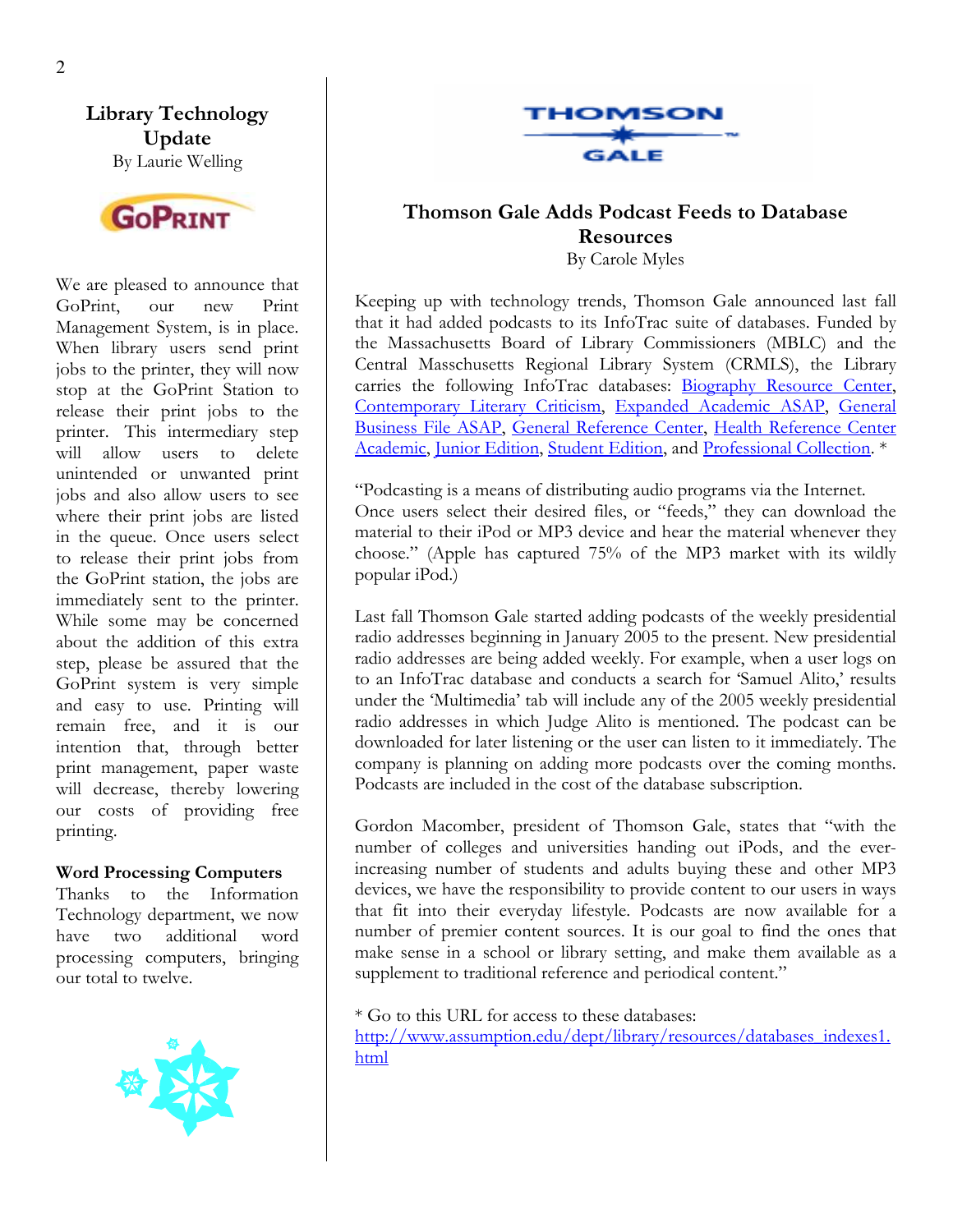## **Instruction Sessions**

By Carole Myles

Welcome back from your holidays! Last semester was the busiest semester in recent memory for instruction. We conducted over 50 sessions and served over 800 students. We are looking forward to working with you again.

All students, freshmen to seniors, benefit from instruction. Basic sessions introduce students to elementary tools including the catalog and reference collection. More advanced sessions focus on resources specific to your academic discipline and syllabus. Yes, we customize these sessions based on your needs. Students learn to create efficient search strategies for use in electronic and print resources and on the Web.

Our calendar fills up quickly so please book your library instruction sessions now. To schedule a session, fill out the [Class Instruction Request Form](http://www.assumption.edu/dept/Library/resources/bireqform.html) [\(http://www.assumption.edu/](http://www.assumption.edu/  dept/library/resources/bireqform.html)  [dept/library/resources/bireqfor](http://www.assumption.edu/  dept/library/resources/bireqform.html) [m.html](http://www.assumption.edu/  dept/library/resources/bireqform.html)) that can be found under Services on the library home page or call me (Carole Myles) at x7020 and give me your class details.

In addition to class instruction we are also available for personal consultations. We can schedule appointments to discuss library resources and demonstrate new or enhanced database and catalog features. Please feel free to visit us in the library. We are also happy to make office visits. The reference staff looks forward to working with you and your students.

#### **New Collection Development Policy**

By Larry Spongberg and Julie O'Shea



After a year of hard work and many long meetings, the d'Alzon Library has recently completed a Collection Development Policy. This document was developed to permit the faculty and library staff to "maintain a collection that enables students to fulfill academic assignments and that assists faculty members with research to improve the effectiveness of their teaching". A link to the entire collection

development policy \* is available from the library home page and can be found under "About the Library". Please take a look at this document for information on guidelines for the selection, evaluation, and retention of books and other materials.

Don't hesitate to direct any questions to the subject liaison for your department. The list of subject liaisons can be accessed by selecting the "Services for Faculty" link on the library home page.

And just a quick reminder to the Assumption College faculty: library book orders need to be submitted as soon as possible to ensure that our Acquisitions Department has time to process them before the end of the fiscal year on May 31<sup>st</sup>.

**\_\_\_\_\_\_\_\_\_\_\_\_\_\_\_\_\_\_\_\_\_\_\_\_\_\_\_\_\_\_\_\_\_\_\_\_\_\_\_\_\_\_\_\_\_\_\_\_** 

\*(http://www.assumption.edu/dept/library/resources/Colldevpolicyfinal.doc )

#### **New Online Reference Books from Oxford University Press**  By Carole Myles



The Library added several new online resources over the break. Three of the new online resources are encyclopedias and a dictionary from the wellknown and respected publisher, Oxford University Press. The press published its first book in 1478, and is a department of the prestigious University of Oxford. Its mission is to "further the University's objective of excellence in research, scholarship, and education by publishing worldwide."

There are three new titles: C*ont. on p. 4*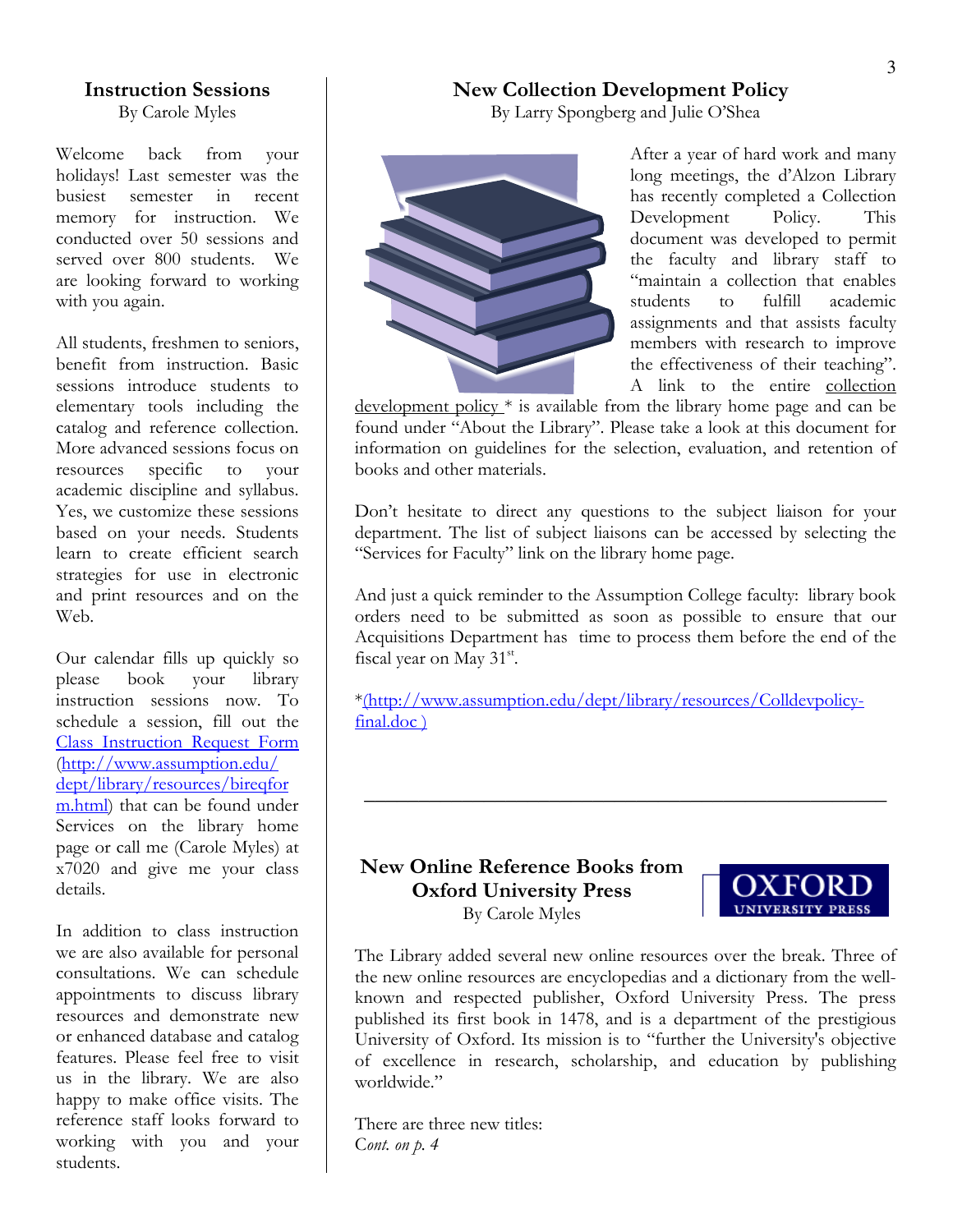*Cont. from p. 3* 

*The Encyclopedia of the Enlightenment* covers the "Enlightenment, from the rise of Descartes' disciples in 1670 to the restoration of the Bourbon monarchy in 1815; over 700 articles by leading scholars range from discussions of mercantilism and democracy to the battlefield to the dissemination of ideas in salons and coffeehouses."

*The Encyclopedia of the Middle Ages*  "provides 3,000 concise and detailed articles on all aspects of the period from the fifth to the fifteenth century. It explores art, architecture, religion, law, science, language, philosophy, and theology, as well as cultural, religious, intellectual, social and political history."

*The Oxford Dictionary of the Renaissance* "provides rich detail on all aspects of the Renaissance in  $14<sup>th</sup>$  to  $17<sup>th</sup>$  century Europe. It includes comprehensive coverage of the art, literature, science, culture, philosophy, religion, economics, history, and conflict of the period."

You can access these new resources by going to the [Library's home page](http://www.assumption.edu/dept/library/libraryindex.html) [\(http://www.assumption.edu/de](http://www.assumption.edu/dept/library/libraryindex.html) [pt/library/libraryindex.html](http://www.assumption.edu/dept/library/libraryindex.html)), selecting Databases/Indexes under Research Tools, and then choosing General & Reference on the next page.



## **Locating Print and Online Journals**

By Larry Spongberg

The d'Alzon Library now offers an improved system for determining whether or not a journal is available online or in our print collection.

- Go to the [Library home page](http://www.assumption.edu/dept/library/libraryindex.html) [\(http://www.assumption.edu/dept/library/libraryindex.html](http://www.assumption.edu/dept/library/libraryindex.html))
- Find the box under Print and Online Journal Locator
	- o Make sure the line just above the box reads TITLE BEGINS WITH
	- o Type the first few words of the desired journal title and click GO
- If a journal is available online, a date range will be indicated for each appropriate database. Click on the link for the desired database and follow the links to the full text article. (Specific links vary for each database.)
- If a journal is available in our print collection, the PRINT HOLDINGS/CATALOG link will take you directly to the record in our online catalog. Scroll down to see the date range for our print holdings.
	- o Issues published during the current year normally will be in the Periodicals area on the first floor, in alphabetical order.
	- o Issues published during prior years normally will be on the second floor in alphabetical order.

Our hope is that this system will make it easier for you to find out if a journal is available without the need to wait for the interlibrary loan process. Although we will notify you if a desired article requested through interlibrary loan is available at the library, the above system will enable you to get an article from our collection more quickly.

As always, feel free to ask a librarian for any needed assistance in locating articles whether or not they are available through our collection.

#### **Annual Reports**

\_\_\_\_\_\_\_\_\_\_\_\_\_\_\_\_\_\_\_\_\_\_\_\_\_\_\_\_\_\_\_\_\_\_\_\_\_\_\_\_\_\_\_\_\_\_\_\_\_\_\_\_\_\_\_\_\_\_

The Library still has some copies of its 2002-2005 Annual Report available. If you would like a copy, please contact dawn Thistle at 508-767- 7272 or by email at dthistle@assumption.edu.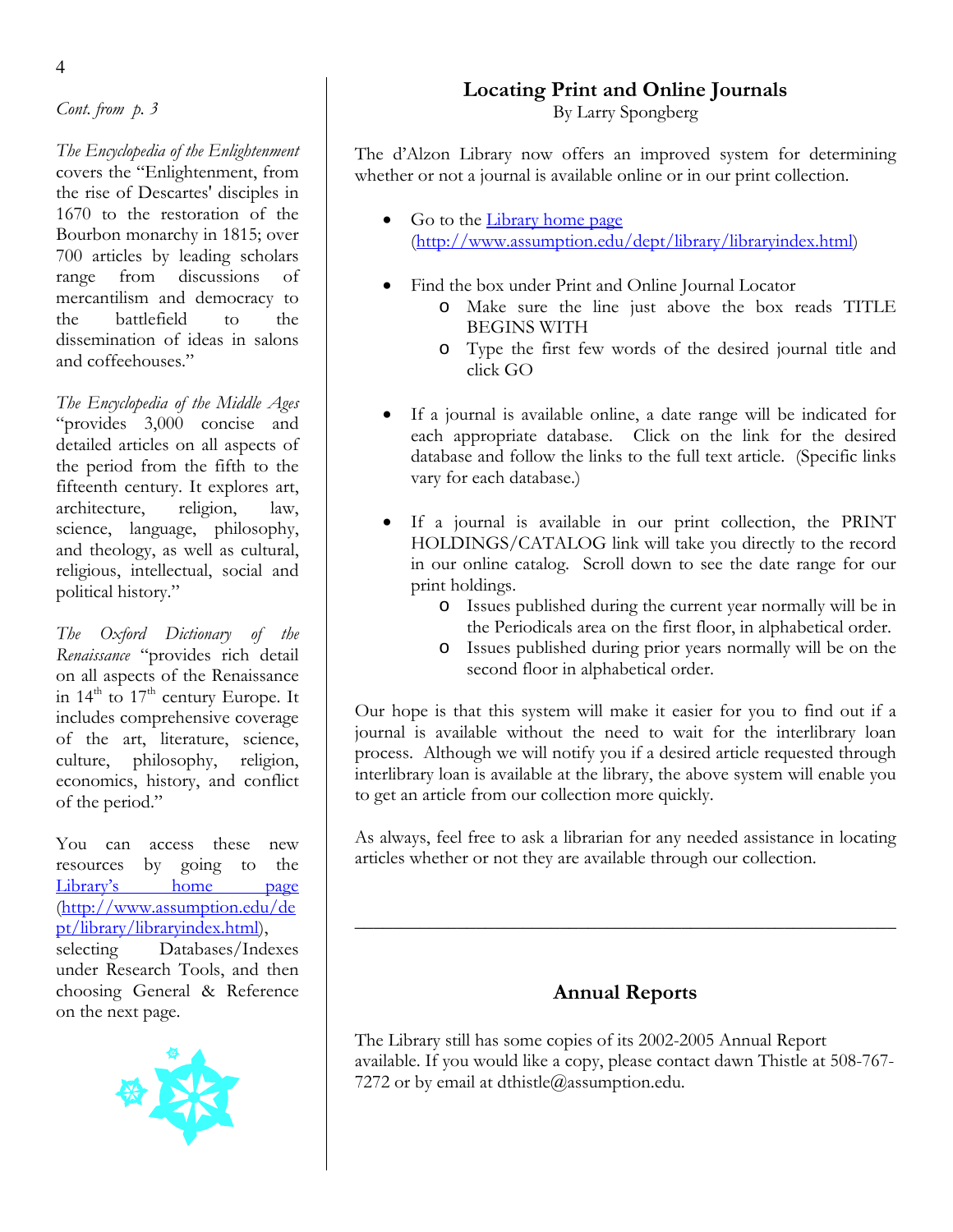### **Online Practice Tests: GRE, GMAT, LSAT, MCAT**

The Worcester Public Library is providing access to the LearnATest which provides online practice tests to numerous standardized examinations. Users will find everything from basic skills tests to Advanced Placement (AP) exams to graduate school entrance exams.

Features of LearnATest.com

- Online practice tests
- Instant scoring and individual analysis
- Explanations of right and wrong answers
- Proceed at your own pace

For access you first need to obtain a Worcester Public Library card.

Then:

- Go to [www.worcpublib.org](http://www.worcpublib.org/)
- Click on LearnATest
- Select "New User"
- Your User Name starts with 01605, then the first nine digits of your Worcester Public Library card number (without D or spaces)
- Create a password of your choice
- Choose Worcester Public Library option
- Click update

Note: This service is not provided or administrated by Emmanuel d'Alzon Library. It is a service available to all Worcester Public Library card holders.



Enjoying the new Library reading area are (from left to right): Nina Tsantinis, Vanessa Ranieri, Chelsea Dill, Brent Hager , Ashley Dill

## **The d'Alzon Den**

By Nina Tsantinis

At one time "beverage" and "library" were not terms you would often see together, except on a sign linked with the word NO. The beverage option was first introduced in bookstores, such as Barnes & Noble, with great success. Not to be left behind in this trend, many college libraries across the country have incorporated coffee lounges and cyber cafes into their buildings.

As part of the library strategic plan, a committee was charged with exploring new uses of library space. One idea was to configure an area envisioned as a "comfy space" for students to congregate and relax.

Along these lines, the d'Alzon Den was created. Designed with comfort in mind, and located on the second floor, it is an ideal place for the Assumption community to lounge with a cup of coffee, study or use a laptop. Best of all, a free coffee service is available from 4-10 PM Sunday through Thursday. Bring your spill proof mug (or one can be purchased for \$2.00 at the Circulation desk) and enjoy the pleasant ambience in the d'Alzon Den.

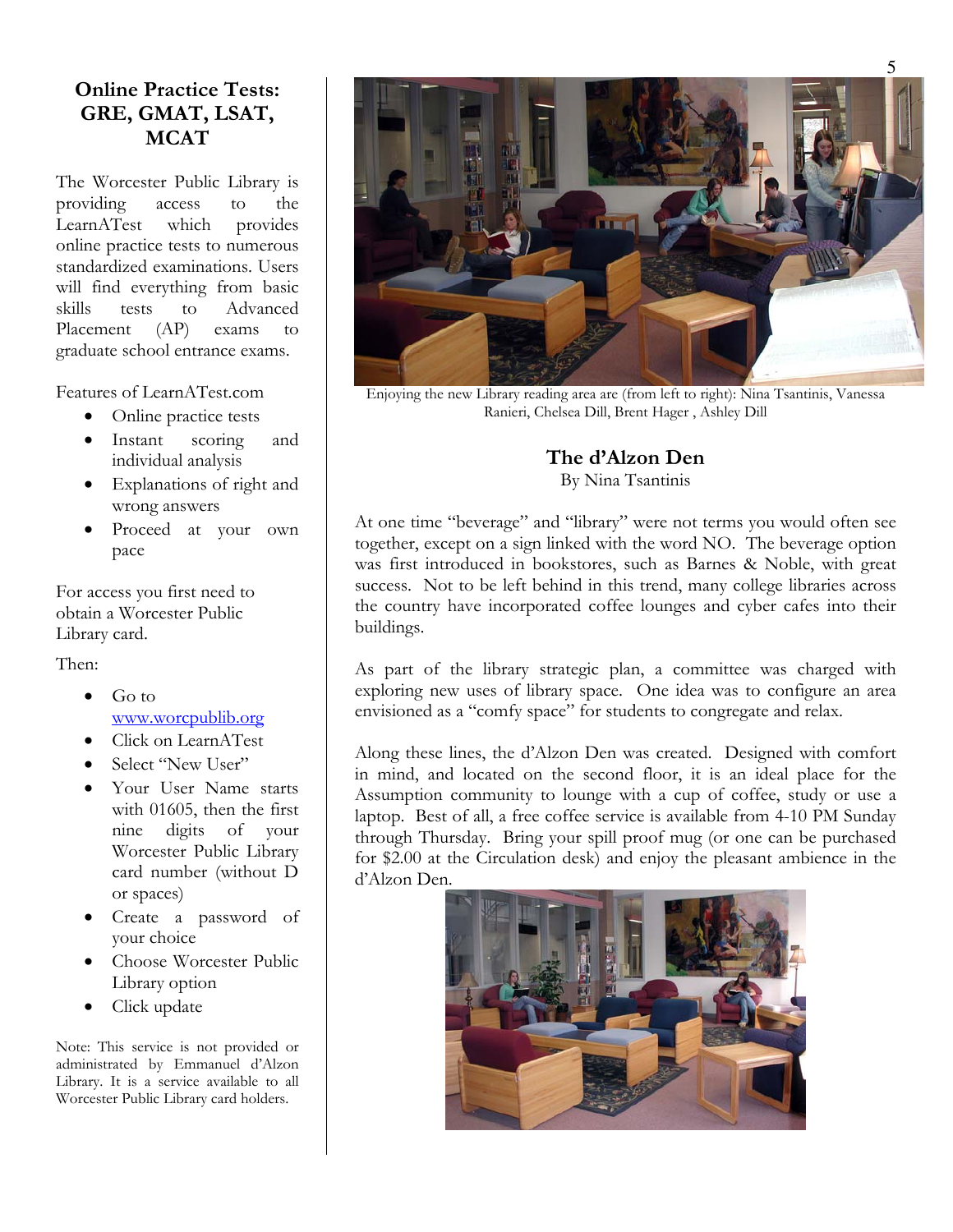#### **From the Back Cover**

By Mary Brunelle

Check out some of the new books on our New Book Display at the front of the Reference Room. We always have new titles from a variety of subjects, including popular fiction and literature. Here are some highlights from new books cataloged since the last newsletter.

#### *Gilead* **by Marilynne Robinson** [winner of the 2005 Pulitzer Prize for fiction]

"The narrator, John Ames, is 76, a preacher who has lived almost all of his life in Gilead, Iowa. He is writing a letter to his almost seven-year-old son, the blessing of his second marriage. It is a summing-up, an apologia, a consideration of his life. Robinson takes the story away from being simply the reminiscences of one man and moves it into the realm of a meditation on fathers and children, particularly sons, on faith, and on the imperfectability of man."—Amazon.com

#### *Shakespearean Tragedy As Chivalric Romance: Rethinking Macbeth, Hamlet, Othello, and King Lear* **by Michael L. Hays**

"This fresh examination of four of Shakespeare's greatest plays interprets them less as tragedies than as romances, according to the idealism infusing, the motifs shaping, and the figures peopling them. It counters the conventional wisdom and its biases against romance, and questions received opinion about literary genre and cultural history; it also presents historical, bibliographic, and literary evidence for the resurgent vitality of chivalric romance at the end of Elizabeth's reign and the start of James's rule, a revival which featured chivalric romances or materials derived and fashioned from them for the mixed purposes of popular entertainment and political expression."— Amazon.com

#### *Eva Perón* **by Alicia Dujovne Ortiz**

"Eva Perón continues, even decades after her death, to captivate millions with her legend. No other female political leader in the twentieth century—not Margaret Thatcher, not Indira Gandhi, not Golda Meir, not even Eleanor Roosevelt—is surrounded by more mythology and romantic lore than Eva Perón, the power-obsessed bride of Argentine dictator Juan Perón."—Book jacket



#### *The Great Gypsy Moth War: The History of the First Campaign in Massachusetts to Eradicate the Gypsy Moth, 1890-1901* **by Robert J. Spear**

"[…] Robert J. Spear presents the untold story behind the importation and release of the gypsy moth in North America and the astonishing series of coincidences that brought the state of Massachusetts to a decade-long war against this tenacious insect. Spear traces the events leading up to the beginning of the war in 1890, notes the causes for its failure, and shows the terrible legacy it left as the precedent of all subsequent insect-eradication campaigns."—Amazon.com

#### *The Legacy of John Paul II: Images and Memories* **by Joseph Ratzinger**

"When John Paul II died, the world saw Cardinal Ratzinger speak so beautifully and eloquently at the pope's funeral, then at the Mass preceding the Papal Conclave. Soon afterward, the College of Cardinals quickly elected him the Successor to Saint Peter to follow in the footsteps of his friend and brother in the Lord. In this powerful and deeply moving volume, we find two great spiritual leaders and over one hundred pages of inspiring photographs […] Ratzinger shares his many personal insights about John Paul and his pontificate, a papacy that changed the world."—Book jacket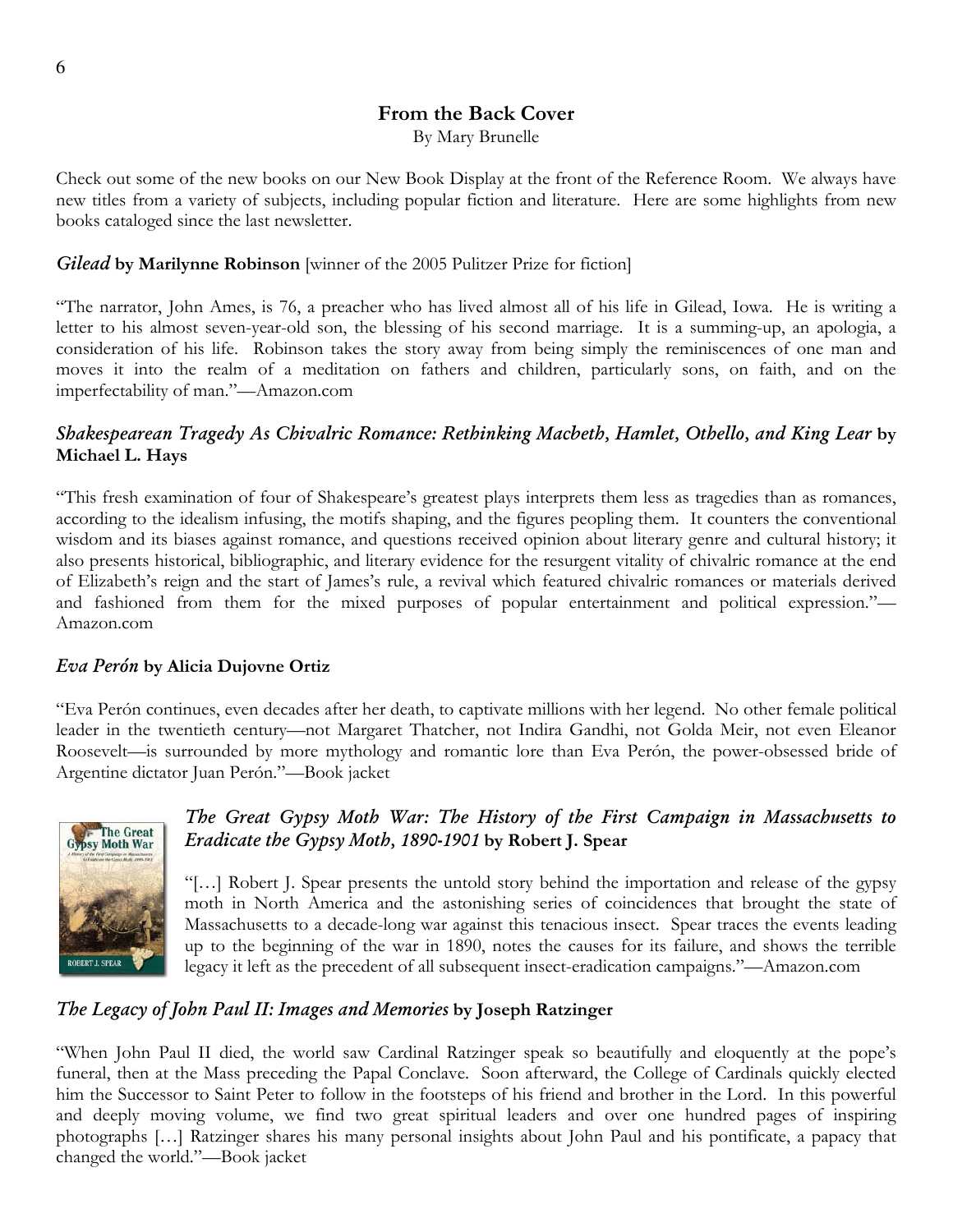#### **D'Alzon Arts Series**

By Carole Myles

The d'Alzon Arts Series is offering another semester of art and poetry events, hosted at the Library.

#### Art Series

Karen Shortsleeve & Rosemary Marshall **People, Places & Things**  January 17 - March 3

Faculty Exhibition Wendy Miller **"Highway Gothic"**  March 6 - April 21 Opening Reception Wednesday, March 15, 4:30 p.m.

Senior Seminar **ARTWORKS** April 24 - May 13 Opening Reception Wednesday, April 26, 4:30 p.m.

Poetry Series

Carle Johnson & Frank Miller Featured Poets Friday, February 17, 7:00 p.m.

Elaine Ploof & Bill Garvey

Featured Poets Friday, March 17, 7:00 p.m.

Assumption Student Poets Friday, April 21, 7:00 p.m.

The list of events with further explanation can also be found on the [Library Web](http://www.assumption.edu/dept/library/events/dalzonartssched.html) site at [http://www.assumption.edu/dept](http://www.assumption.edu/dept/library/events/dalzonartssched. html) [/library/events/dalzonartssched.](http://www.assumption.edu/dept/library/events/dalzonartssched. html)  [html.](http://www.assumption.edu/dept/library/events/dalzonartssched. html)



#### **From the Director's Desk**

By Dawn Thistle

#### **New Database:** *Web of Science***®**

The d'Alzon Library is very pleased to announce that we are now subscribing to the *Web of Science*® from Thomson ISI. According to their web site, "The *Web of Science*® provides seamless access to current and retrospective multidisciplinary information from approximately 8,500 of the most prestigious, high impact research journals in the world. *Web of Science* also provides a unique search method, cited reference searching."



The *Web of Science*® database began life as the *Science Citation Index* in print*.* Unlike other databases that are organized and searchable primarily by keyword or topic area, this database contains all the cited references included in the bibliographies

of the articles that it indexes, going back to 1976. If you know that Professor Stuart Cromarty is an expert in lobsters, an author search on his name (Cromarty SI) in *Web of Science*® not only retrieves a listing of all of the articles he has written, but provides access to all the articles whose authors have cited Professor Cromarty. It can be a bit confusing, but if you want to find out how a scientific idea has developed and led to further research, citation searching is an extremely powerful research tool. If you don't know an author's name, you can still perform keyword searches on scientific topics.

*Web of Science*® does not provide full-text, but it does enable linking from its citations to full-text available from other Assumption College

databases. To enhance this capability, we have added two new electronic journal collections to *JSTOR*: General Science Collection and Biological Sciences Collection. These two groups of e-journals currently include 49 individual journals, but will grow to over one hundred titles by the end of 2007. This *JSTOR* content will be linked to the *Web of Science*® citations.



Our *Web of Science*® subscription includes embedded access to *Medline*  (also available as *PubMed*)*.* Using the CrossSearch option, you can search *Web of Science*® and *Medline* simultaneously to broaden your search results. *Medline* features access to many free, full text journal articles.

Try *Web of Science*® for your next science paper, and let us know how you like it!